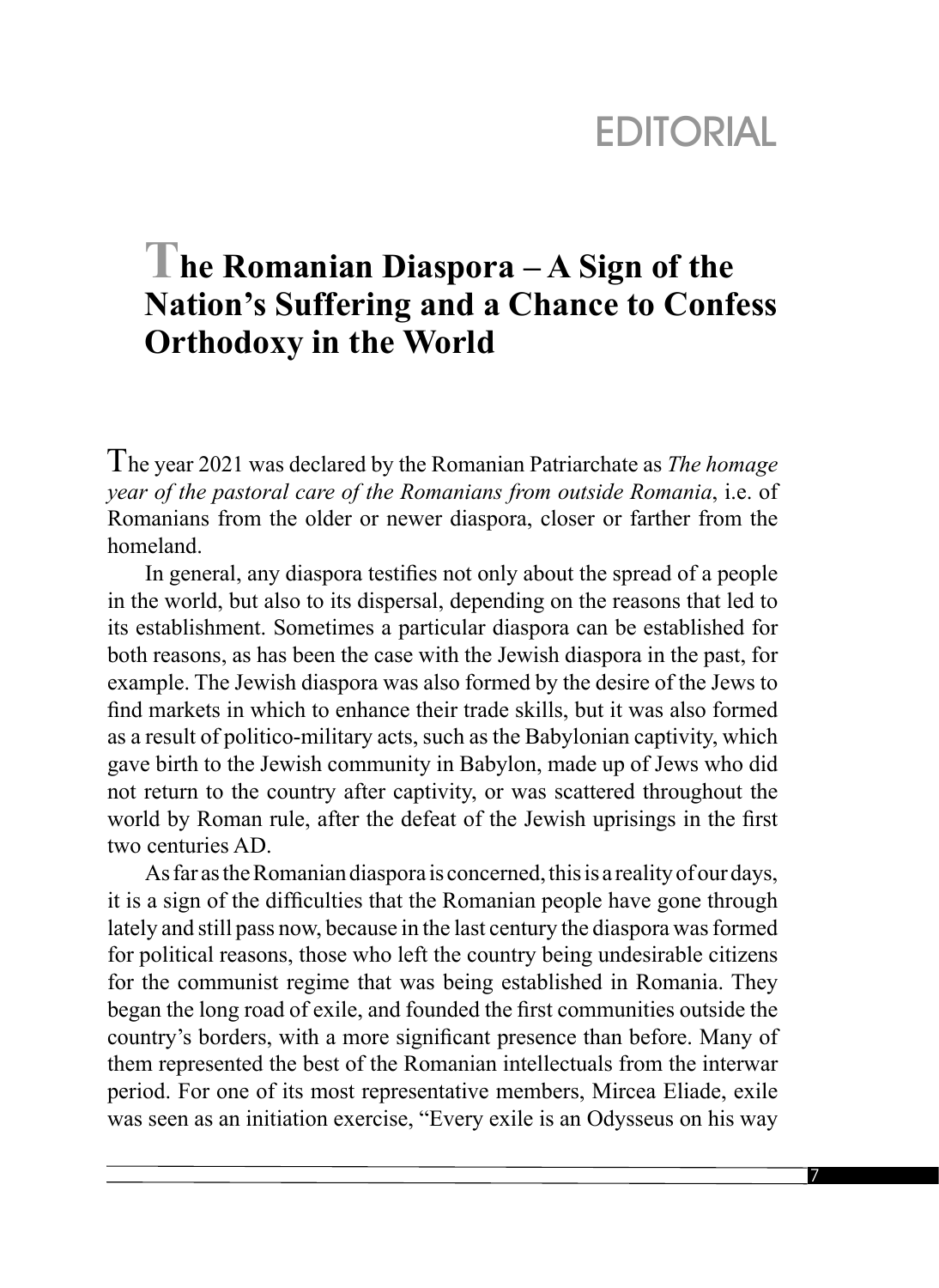to Ithaca", he said. Any "real existence reproduces the Odyssey. The road to Ithaca, to the Center... What I suddenly discover is that it offers the chance to become a new Odysseus to any exile..."1 . The removal from the center of his people's being causes the exile to carry his own center, to become his own center, but the road to the center is the most difficult to travel. Removal from one's own nation is tantamount to a loss of identity, a lack of meaning, which requires urgent resignation. M. Eliade not only found his own center, but became a center of reference for Romanians in exile, being received in this way. This is how the Romanian diaspora was established in the last century, a diaspora of exile, of the suffering of those who left, without the prospect of being able to return to a country that does not accept the diversity of opinions.

In more recent times, since 1989, with the acquisition of freedom of movement, the Romanian diaspora has grown considerably with Romanians in search of a better life, the diaspora thus constituted based on economic reasons, completely different from the previous diaspora, who did not seek welfare in particular, but freedom of thought. However, this type of diaspora also has its sufferings: divided families, in which one of the parents works abroad and another in the country, children left in the country in the care of grandparents or other relatives, children suffering due to the absent parents, the able-bodied workforce transferred across borders, the demographic decline in the country doubled by the aging of the labor force, the abandonment of elderly grandparents in the country, without the support of children abroad, etc. Here are so many difficulties that arise from the establishment of this type of diaspora, which is based on economic reasons.

All these aspects presuppose the need to take some pastoral measures, both for the Romanians in the diaspora and for those who stayed at home, the care for those in the diaspora being taken into account by the Romanian Patriarchate by establishing parishes, monasteries, dioceses, so that Romanians from abroad not to be deprived of religious assistance. Therefore, His Beatitude Patriarch Daniel wrote in the preface to the book *Diaspora of the Romanian Orthodox Church,* published by the Basilica Publishing House of the Romanian Patriarchate the following words: "Knowing the large number of Romanians outside Romania (...), the Romanian Patriarchate supports the efforts of temporarily or permanently

<sup>1</sup> Mircea ELIADE, *Journal. Volume I* (1941-1969), p. 350.